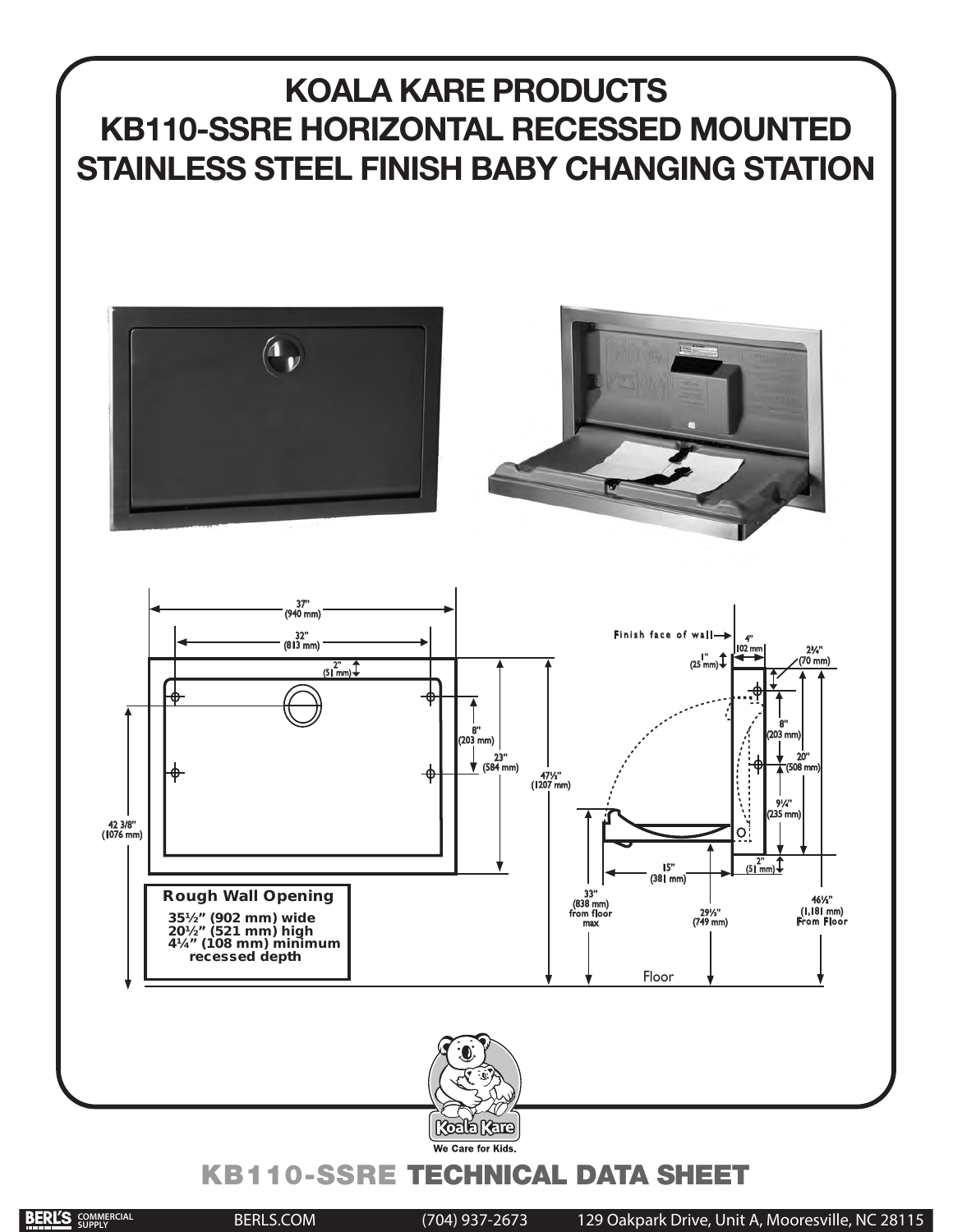## **MATERIALS:**

18 gauge, type 304 satin stainless steel exterior finish with blow molded high-density grey polyethylene with Microban® antimicrobial interior. Reinforced full-length steelon-steel hinge mechanism, with 11-gauge steel mounting plates and mounting hardware included. Molded in graphics and safety messages in six languages. Contoured changing surface area is 442 sq. in (2851 sq. cm) and comes complete with nylon safety straps and bag hooks.

### **OPERATION:**

Concealed pneumatic cylinder and hinge structure provides controlled, slow opening and closing of bed. High-density polyethylene is easy to clean and resists odors and bacterial growth. Complies with ASTM static load performance requirements when properly installed. Built-in liner dispenser holds approximately 25 KB150-99 sanitary liners.

Warning: To ensure that the unit supports the intended loads, baby changing stations must be properly installed according to the manufacturer's instructions.

#### **SPECIFICATION:**

Baby changing station body shall have 18 gauge, type 304 satin stainless steel exterior finish with high-density grey polyethylene interior. Design of unit shall be recess-mounted. Unit shall be equipped with a pneumatic cylinder for controlled opening and closing of bed. Bed shall be secured to back plate with a concealed, full-length steel-on-steel hinge. Unit shall have Microban® antimicrobial embedded into plastic material. No hinge structure shall be exposed on interior or exterior surfaces. Unit shall have 11-gauge steel mounting plates with mounting hardware included. Unit shall conform to ASTM F 2285-04 Standard Consumer Safety Performance Specification for Diaper Changing Tables for Commercial Use, ANSI Z535.4 Product Safety Signs and Labels, and ASTM G21 Antifungal Standards or local code if more stringent installation requirements are applicable for barrier-free accessibility. Bed shall have smooth concave changing area with a nylon safety strap and two hooks for bags or purses. Unit shall have a built-in Liner Dispenser for use with 3-ply chemical free biodegradable sanitary liners, universal instruction graphics and safety messages in 6 languages. Unit shall be backed by manufacturer's 5-year limited warranty on materials and workmanship and include a provision for replacement caused by vandalism. Unit shall be manufactured in the U.S.A.